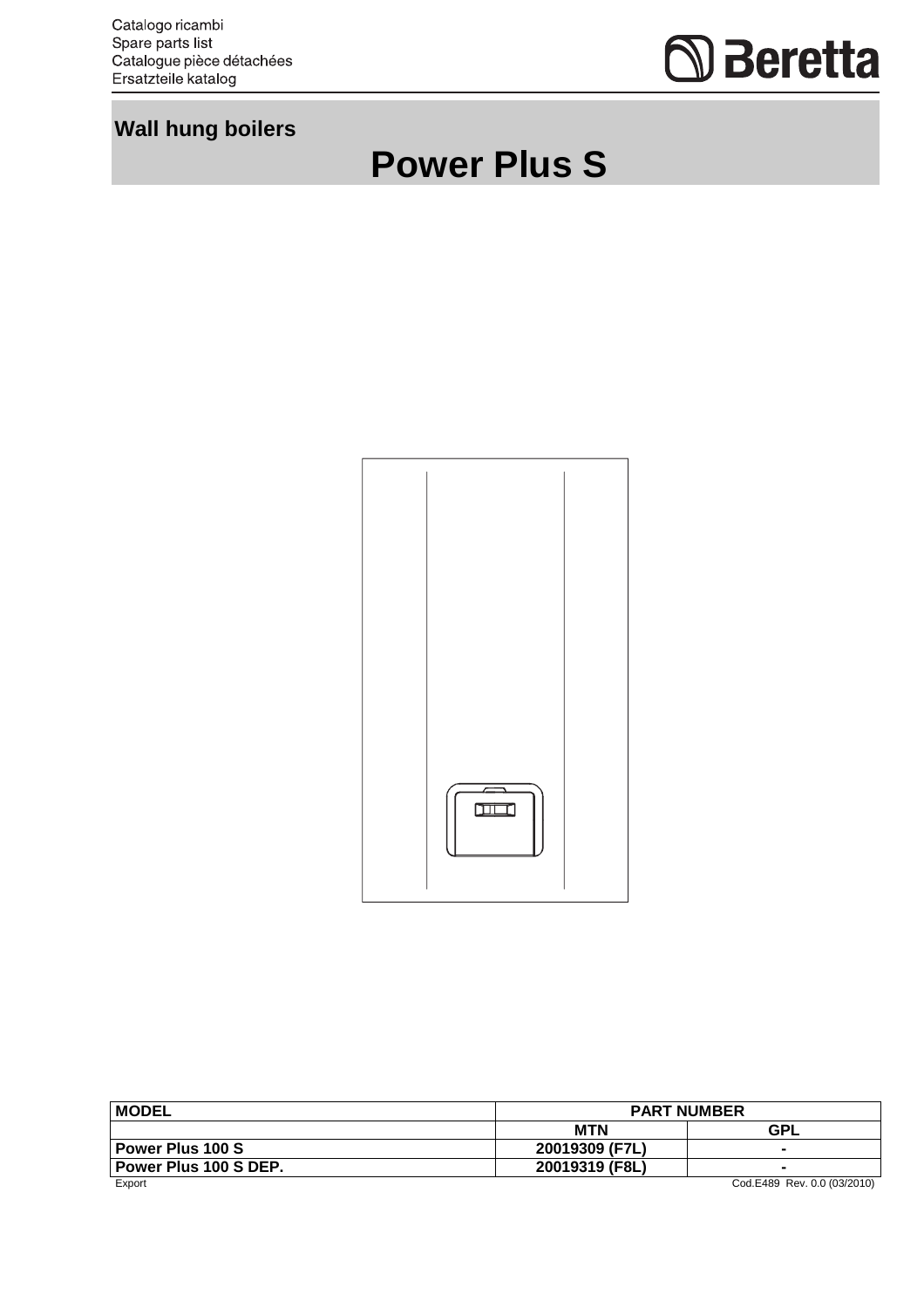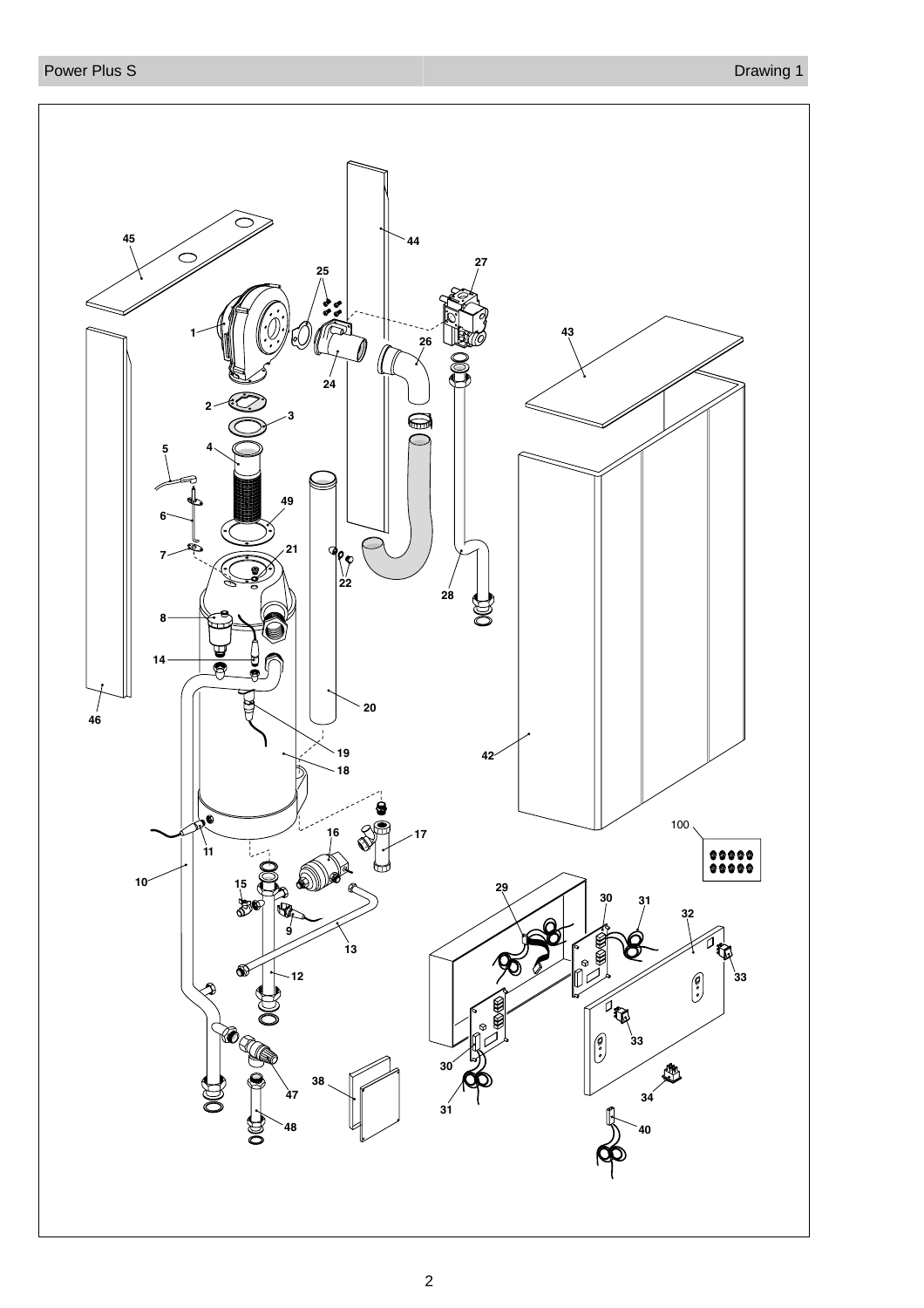|    | <b>POS. DESCRIPTION</b>            | 100s      | <b>100s Dep.</b> |
|----|------------------------------------|-----------|------------------|
|    |                                    |           |                  |
|    | 1 Fan                              | R105931   | R105931          |
|    | 2 Washer                           | R105903   | R105903          |
|    | 3 Gasket                           | R105917   | R105917          |
|    | 4 Premix burner                    | B81511    | B81511           |
|    | 5 Wiring harness                   | R105901   | R105901          |
|    | 6 Electrode ignition and detection | R105914   | R105914          |
|    | 7 Gasket                           | R105916   | R105916          |
|    | 8 Air venting plug                 | R105930   | R105930          |
|    | 9 Detector                         | B81512    | B81512           |
|    | 10 Pipe                            | R106337   | R106337          |
|    | 11 NTC sensor                      | R7236     | R7236            |
|    | 12 Pipe                            | B81513    | B81513           |
|    | 13 Pipe                            | B81514    | B81514           |
|    | 14 NTC sensor                      | R10027352 | R10027352        |
|    | 15 Cock                            | R105912   | R105912          |
|    | 16 Pressure                        | B81510    | B81510           |
|    | 17 Condensation outlet kit         | R105919   | R105919          |
|    | 18 Condensing exchanger            | R105918   | R105918          |
|    | 19 Thermostat                      | R105926   | R105926          |
|    | 20 Pipe                            | B81515    | B81515           |
|    | 21 Gasket                          | R105904   | R105904          |
|    | 22 Plug                            | B81516    | B81516           |
|    | 24 Venturi tube                    | R105932   | R105932          |
|    | 25 Venturi tube screw washer       | R105908   | R105908          |
|    | 26 Bend                            | R105902   | R105902          |
|    | 27 Gas valve                       | R106250   | R106250          |
|    | 28 Gas pipe                        | R105970   | R105970          |
|    | 29 Wiring harness                  | B81517    | B81517           |
|    | 30 Slave printed circuit board     | R107934   | R107934          |
|    | 31 Slave wiring harness            | B81518    | B81518           |
|    | 33 Switch                          | R105906   | R105906          |
|    | 34 On / off button round           | R105907   | R105907          |
|    | 38 Panel and cover slave           | R105974   | R105974          |
|    | 40 Serial Wiring                   | B81520    | B81520           |
|    | 42 Slave front panel               | R106372   | R106372          |
|    | 43 Upper front panel               | R105965   | R105965          |
|    | 44 Right panel                     | R105968   | R105968          |
|    | 45 Top rear                        | R105975   | R105975          |
|    | 46 Left panel                      | R105969   | R105969          |
|    | 47 Safety valve                    | R106615   | R106615          |
| 48 | Pipe                               | R106339   | R106339          |
| 49 | <b>Exchanger flange</b>            | R105915   | R105915          |
|    | 100 LPG conversion kit             | R107180   | R107180          |